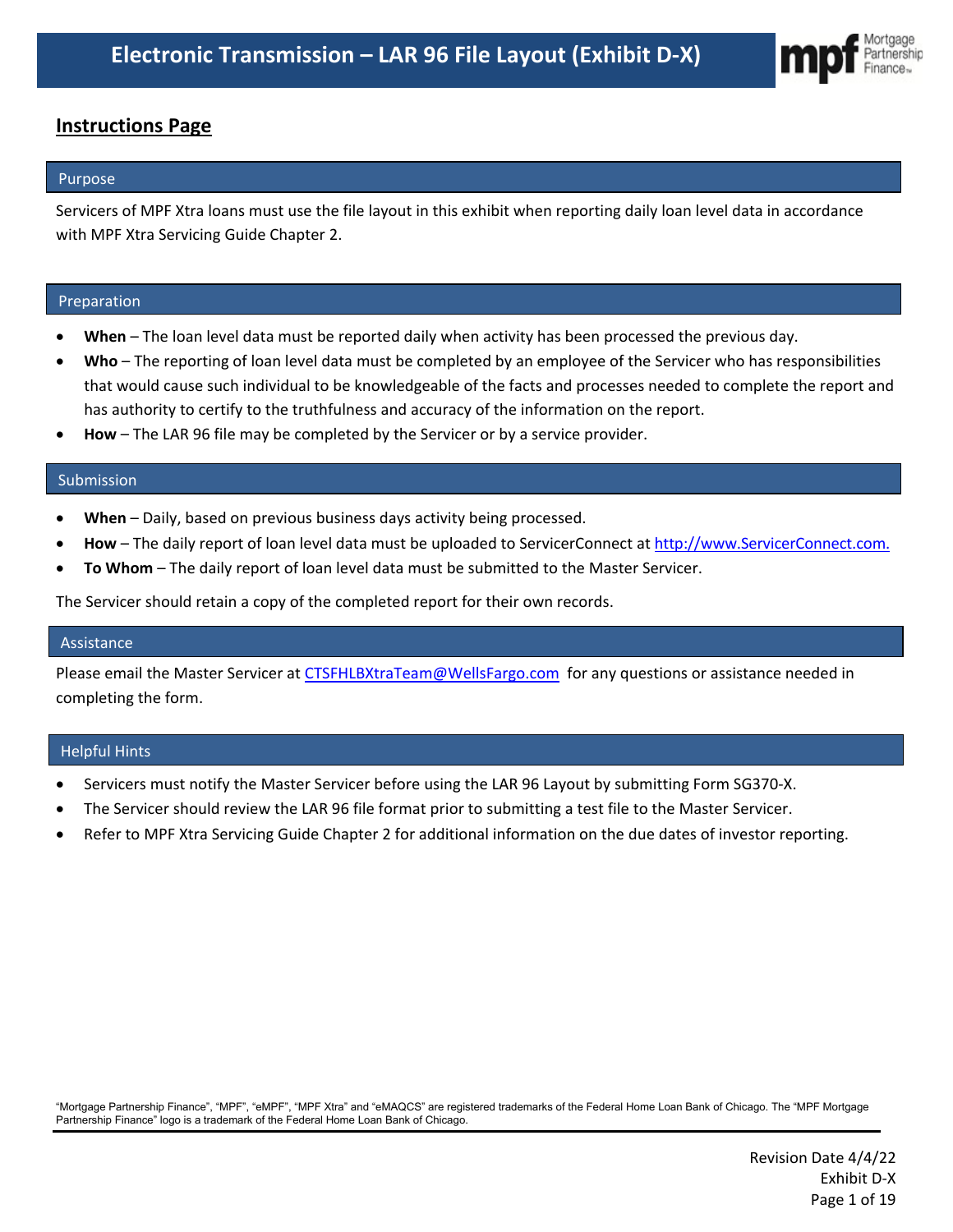

# **Data Field Elements Required for Submission by File**

| <b>Data</b><br>Field # | <b>Field Name</b>      | <b>Position</b> | <b>Field</b><br>Length | <b>Field Format</b><br><b>Example</b>                                                          | <b>Field Type</b>                     | <b>Comments</b>                                                                      | <b>Mandatory</b><br>or Optional |
|------------------------|------------------------|-----------------|------------------------|------------------------------------------------------------------------------------------------|---------------------------------------|--------------------------------------------------------------------------------------|---------------------------------|
| $\mathbf{1}$           | Lender Number          | 001-009         | 9                      | 999999999                                                                                      | Numeric                               | A unique number assigned to the<br>servicer by MPF                                   | Mandatory                       |
| $\overline{2}$         | Investor               | 010-010         | $\mathbf{1}$           | $\mathsf F$                                                                                    | Alphanumeric                          | Always F = Fannie Mae                                                                | Mandatory                       |
| 3                      | Record Identifier      | 011-012         | $\overline{2}$         | 96                                                                                             | Numeric                               | The Type of transaction.<br>Always 96                                                | Mandatory                       |
| $\overline{4}$         | Source Code            | 013-013         | $\mathbf{1}$           | 0                                                                                              | Numeric                               | Always 0                                                                             | Mandatory                       |
| 5                      | <b>MPF Loan Number</b> | 014-023         | 10                     | 9999999999                                                                                     | Numeric                               | A unique number assigned to<br>the loan by MPF.                                      | Mandatory                       |
| 6                      | <b>LPI Date</b>        | 024-027         | $\overline{4}$         | 0322<br>Indicates a date of<br>March 2022                                                      | Date<br><b>MMYY</b>                   | The due date of the last paid<br>installment reported by the<br>servicer on the LAR. | Mandatory                       |
| $\overline{7}$         | <b>UPB</b>             | 028-038         | 11                     | 0000660255F<br>Indicates an ending actual<br>unpaid Principal Balance<br>amount of \$66,025.56 | Alphanumeric S9(9)V99; zone<br>signed | The unpaid principal balance<br>as reported by the servicer on<br>the LAR.           | Mandatory                       |
| 8                      | Interest               | 039-049         | 11                     | 0000006645B<br>Indicates a net<br>interest amount of<br>\$664.52                               | Alphanumeric S9(9)V99; zone<br>signed | The amount of net interest as<br>reported by the servicer on the<br>LAR.             | Mandatory                       |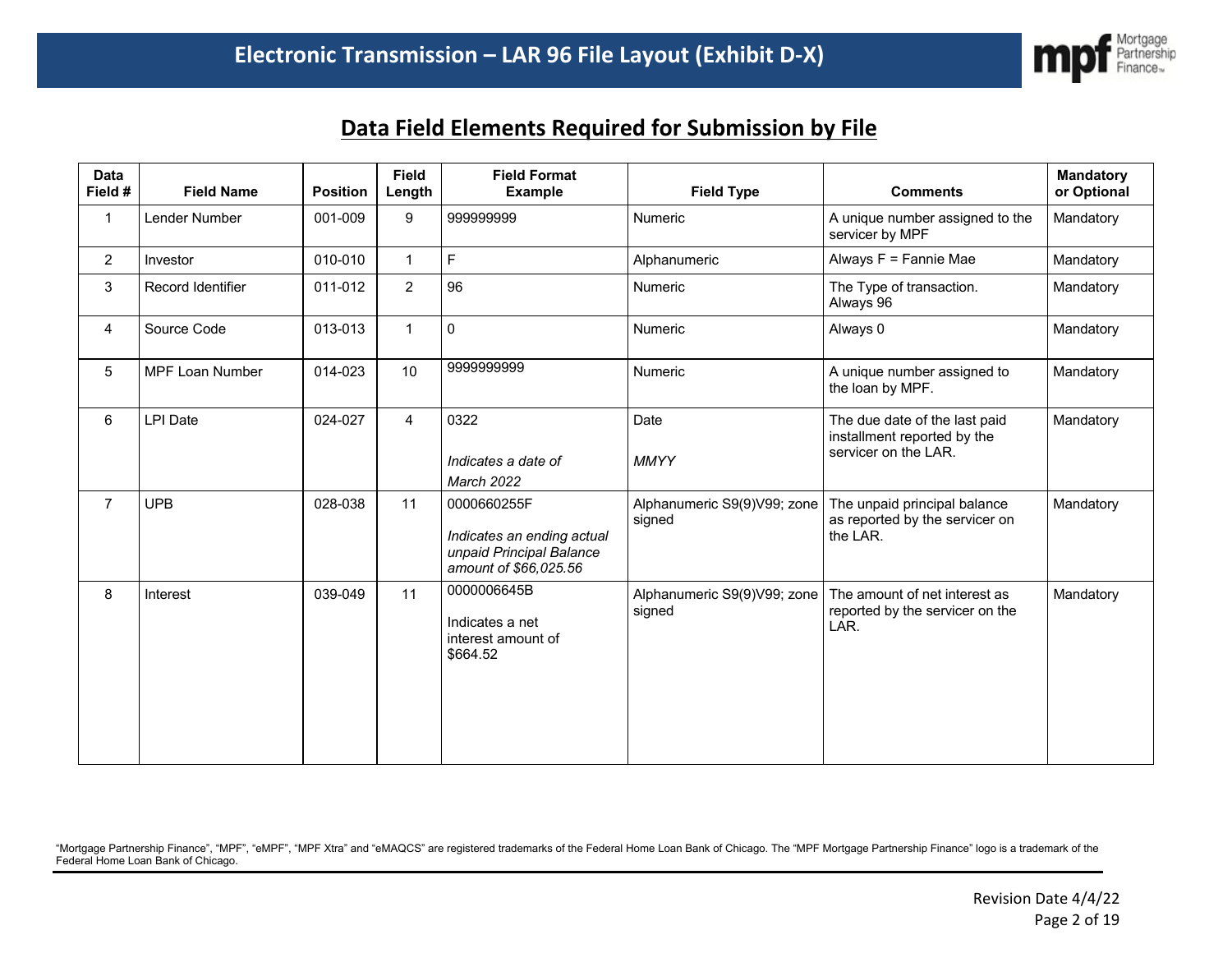| <b>Data</b><br>Field # | <b>Field Name</b>  | <b>Position</b> | <b>Field</b><br>Length | <b>Field Format</b><br><b>Example</b>                      | <b>Field Type</b>                     | <b>Comments</b>                                                                                                                                                                                                                                                                             | <b>Mandatory</b><br>or Optional |
|------------------------|--------------------|-----------------|------------------------|------------------------------------------------------------|---------------------------------------|---------------------------------------------------------------------------------------------------------------------------------------------------------------------------------------------------------------------------------------------------------------------------------------------|---------------------------------|
| 9                      | Principal          | 050-060         | 11                     | 0000005460C<br>Indicates a principal<br>amount of \$546.03 | Alphanumeric S9(9)V99;<br>zone signed | The amount of principal as<br>reported by the servicer on<br>the LAR.                                                                                                                                                                                                                       | Mandatory                       |
| 10                     | <b>Action Code</b> | 061-062         | $\overline{2}$         | $\overline{00}$                                            | Numeric                               | MPF Servicing Guide two digit<br>Action Codes:<br>$00 = No$ Action<br>12 = Relief Provision<br>$15 =$ Bankruptcy<br>20 = Loss Mitigation<br>30 = Refer to Foreclosure<br>60 = Paid in Full<br>$65$ = Repurchase<br>$70 = REO$<br>$71 = 3rd$ Party Sale<br>72 = REO with Government<br>Claim | Mandatory                       |
| 11                     | <b>Action Date</b> | 063-068         | 6                      | 030522<br>Indicates a date of<br>March 5, 2022             | Date<br><b>MMDDYY</b>                 | The effective date of the<br>action associated with the<br>action code as reported by<br>the servicer on the LAR.                                                                                                                                                                           | Mandatory                       |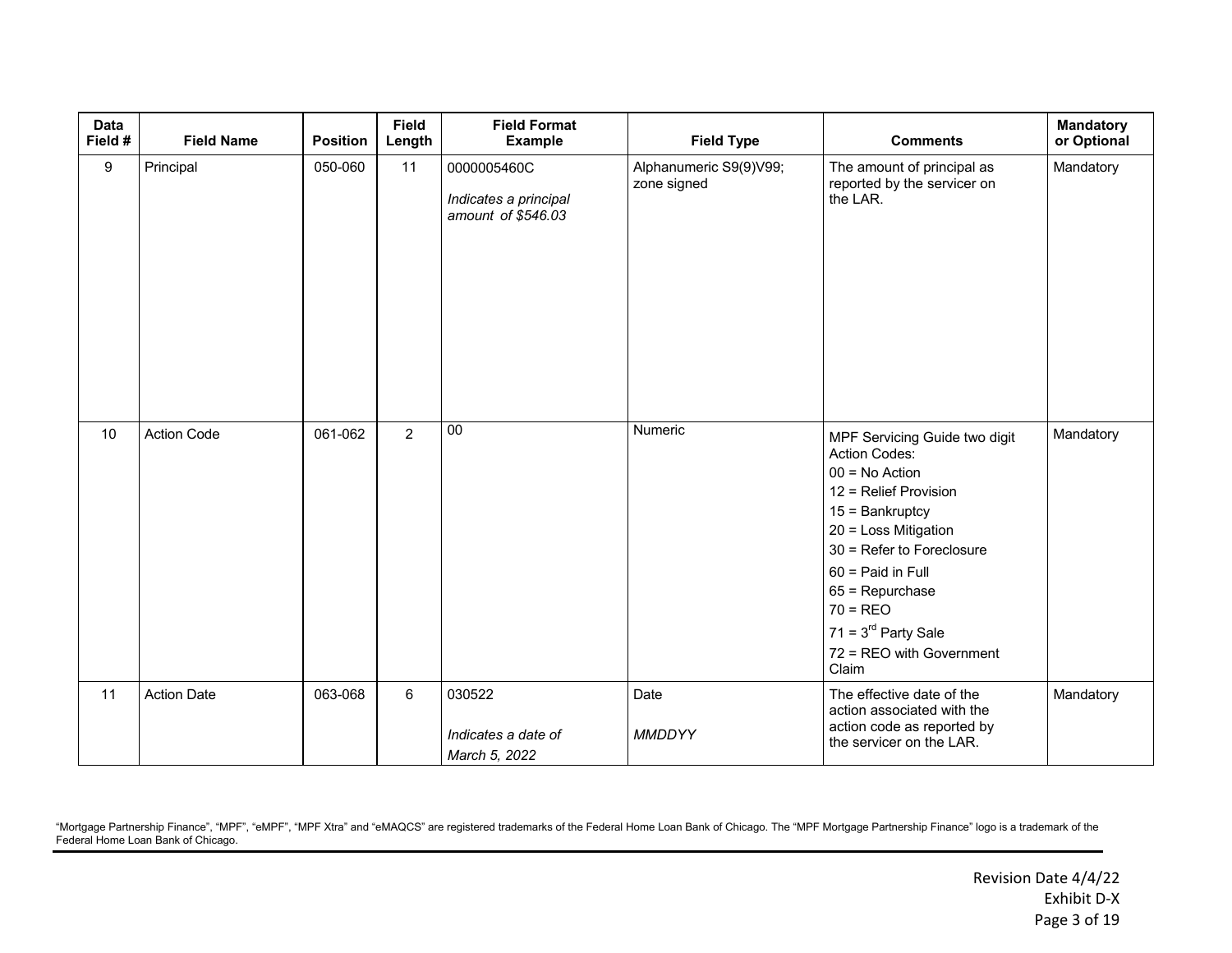| Data<br>Field # | <b>Field Name</b>                                | <b>Position</b> | <b>Field</b><br>Length | <b>Field Format</b><br><b>Example</b>                                     | <b>Field Type</b>                     | <b>Comments</b>                                                                                                                                                                        | <b>Mandatory</b><br>or Optional |
|-----------------|--------------------------------------------------|-----------------|------------------------|---------------------------------------------------------------------------|---------------------------------------|----------------------------------------------------------------------------------------------------------------------------------------------------------------------------------------|---------------------------------|
| 12              | <b>Other Fees</b>                                | 069-076         | 8                      | 000788G<br>Indicates other<br>fees amount of<br>\$78.87                   | Alphanumeric S9(9)V99; zone<br>signed | The combined total of any<br>special fees or remittances<br>such as late charges,<br>assumption fees, or<br>prepayment premiums-that<br>were collected during the<br>reporting period. | Mandatory                       |
| 13              | Filler                                           | 077-080         | $\overline{4}$         | Spaces                                                                    | Alphanumeric                          | Filler                                                                                                                                                                                 | Mandatory                       |
| 14              | Date of Last Full<br>Payment                     | 081-088         | 8                      | 02012022<br>Indicates a date of<br>February 1, 2022                       | Alphanumeric<br>MMDDYYYY              | The date the last fully paid<br>installment was received from<br>the borrower.                                                                                                         | Mandatory                       |
| 15              | Full LPI Date                                    | 089-096         | 8                      | 03012022<br>Indicates a date of<br>March 1, 2022                          | Alphanumeric<br>MMDDYYYY              | The last paid installment<br>date for the loan; Month<br>and year must agree with<br>the month and year<br>reported in position 24 (LPI<br>date)                                       | Mandatory                       |
| 16              | Mortgage Principal and<br><b>Interest Amount</b> | 097-107         | 11                     | 0000012105E<br>Indicates a principal and<br>interest amount of \$1,210.55 | Alphanumeric S9(9)V99; zone<br>signed | The P&I portion of the borrower's<br>regular installment payment for the<br>reporting time period.                                                                                     | Mandatory                       |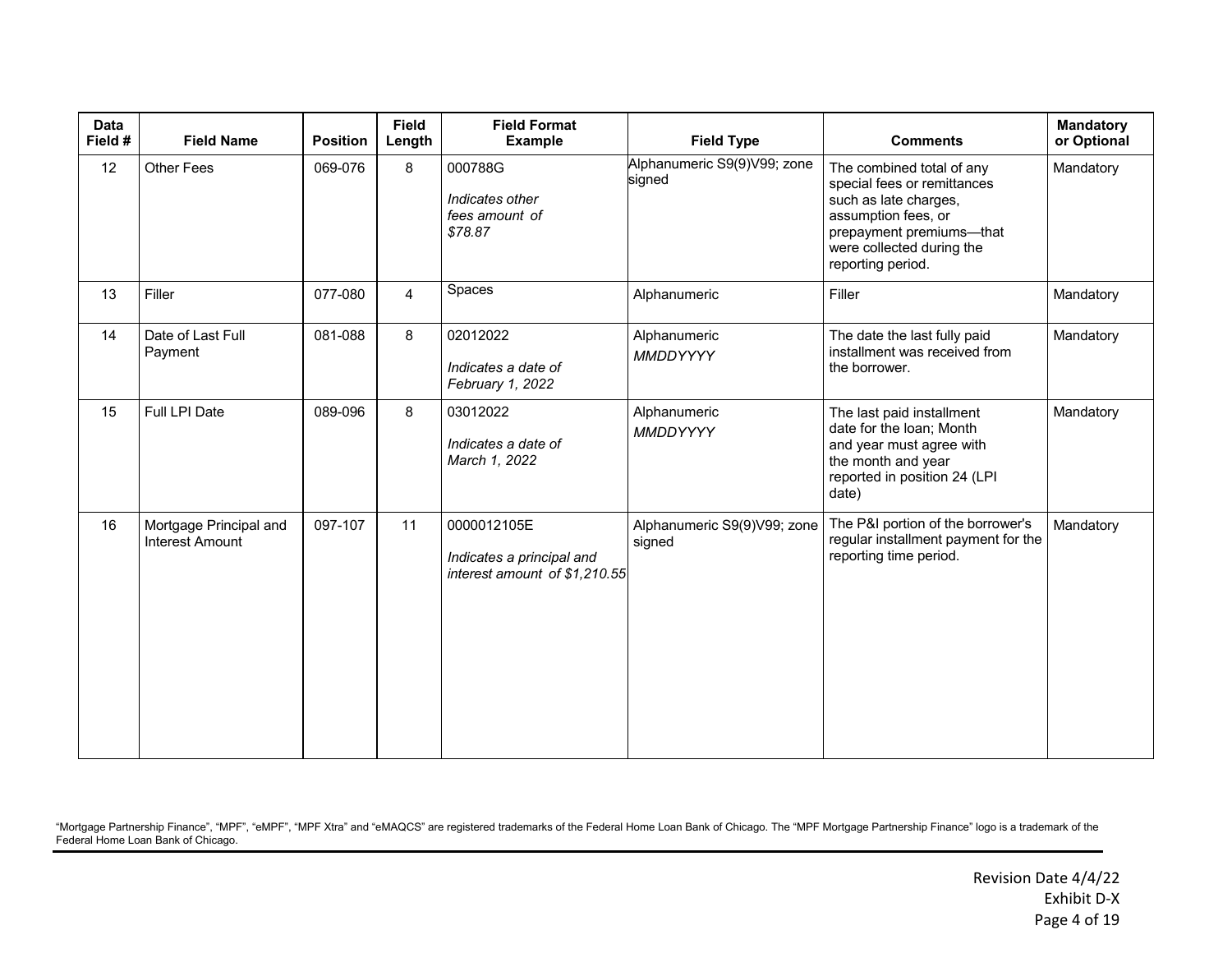| <b>Data</b><br>Field # | <b>Field Name</b>                             | <b>Position</b> | <b>Field</b><br>Length | <b>Field Format</b><br><b>Example</b>                                  | <b>Field Type</b>                     | <b>Comments</b>                                                                                                                                                                                                           | <b>Mandatory</b><br>or Optional |
|------------------------|-----------------------------------------------|-----------------|------------------------|------------------------------------------------------------------------|---------------------------------------|---------------------------------------------------------------------------------------------------------------------------------------------------------------------------------------------------------------------------|---------------------------------|
| 17                     | Mortgage Taxes and<br><b>Insurance Amount</b> | 108-118         | 11                     | 000003154E<br>Indicates a taxes and<br>insurance amount of<br>\$315.45 | Alphanumeric S9(9)V99; zone<br>signed | The T&I (i.e., escrow) portion<br>of the borrower's regular<br>installment payment for the<br>reporting time period.                                                                                                      | Mandatory                       |
| 18                     | <b>Trial Period Plan</b><br>Payment Amount    | 119-129         | 11                     | 0000002457H<br>Indicates a payment<br>amount of \$245.78               | Alphanumeric S9(9)V99; zone<br>signed | For borrowers in the trial<br>period plan of a modification,<br>the amount of the trial payment<br>for the reporting time period.<br>If borrower is on a trial period<br>plan in current period,<br>otherwise enter zeros | Mandatory                       |
| 19                     | Filler                                        | 130-140         | 11                     | Spaces                                                                 | Alphanumeric S9(9)V99; zone<br>signed |                                                                                                                                                                                                                           | Mandatory                       |
| 20                     | Deferred UPB                                  | 141-151         | 11                     | 0000118085E<br>Indicates a<br>deferred UPB<br>amount of<br>\$11,808.55 | Alphanumeric S9(9)V99; zone<br>signed | The amount of the deferred<br>(non-interest bearing) portion<br>of the UPB.<br>If there is Deferred UPB,<br>otherwise enter zeros                                                                                         | Mandatory                       |
| 21                     | <b>Escrow Balance Amount</b>                  | 152-162         | 11                     | 00000000000                                                            | Alphanumeric S9(9)V99; zone<br>signed | This field is not in use at this time.<br>Enter zeroes.                                                                                                                                                                   | Mandatory                       |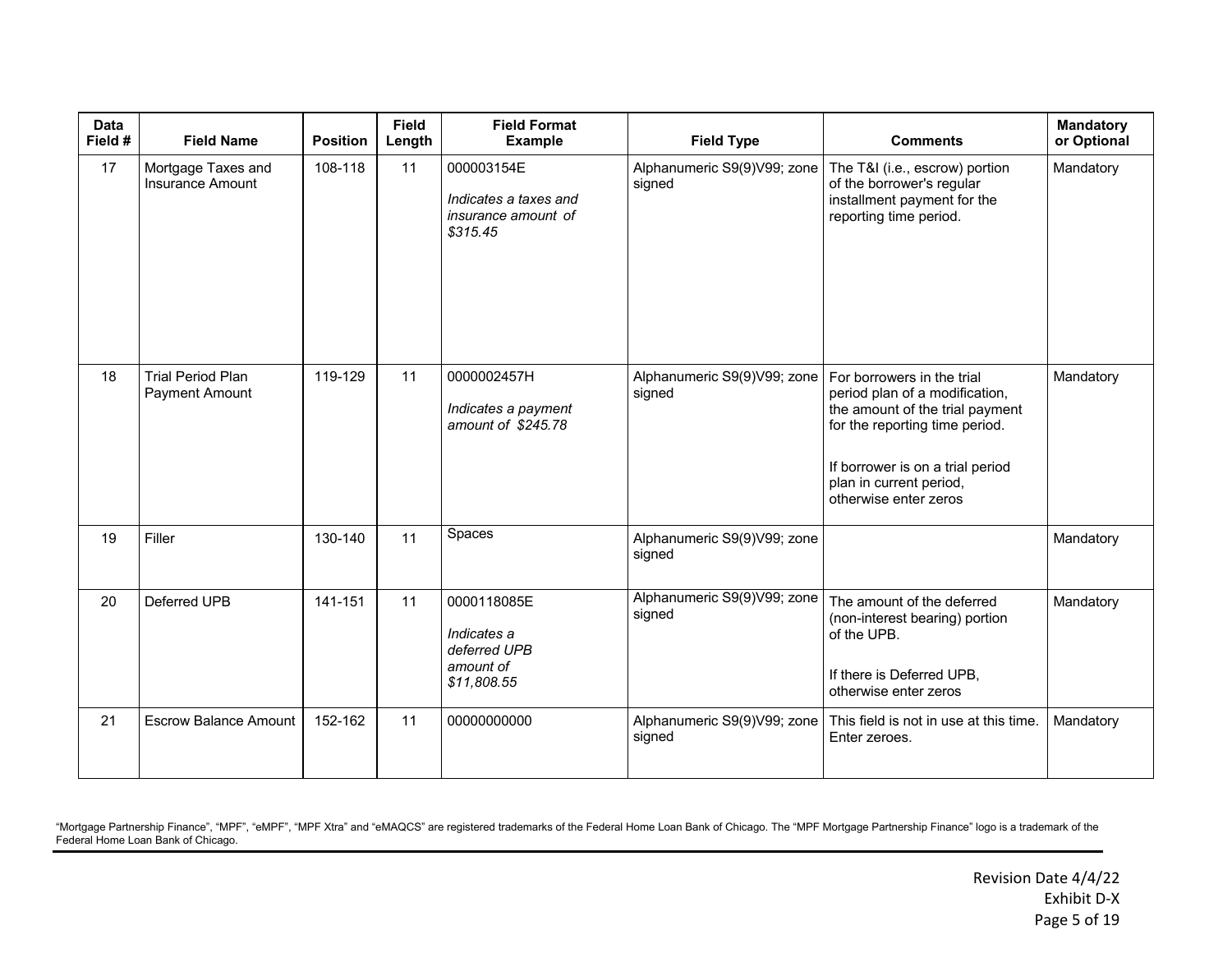| <b>Data</b><br>Field # | <b>Field Name</b>                        | <b>Position</b> | <b>Field</b><br>Length | <b>Field Format</b><br><b>Example</b>                        | <b>Field Type</b>                     | <b>Comments</b>                                                                                                                                                                                                                                                                                                            | <b>Mandatory</b><br>or Optional |
|------------------------|------------------------------------------|-----------------|------------------------|--------------------------------------------------------------|---------------------------------------|----------------------------------------------------------------------------------------------------------------------------------------------------------------------------------------------------------------------------------------------------------------------------------------------------------------------------|---------------------------------|
| 22                     | Filler                                   | 163-173         | 11                     | Spaces                                                       | Alphanumeric                          |                                                                                                                                                                                                                                                                                                                            | Mandatory                       |
| 23                     | <b>Curtailment Date 1</b>                | 174-181         | 8                      | 02012022<br>Indicates a date of<br>February 1, 2022          | Alphanumeric<br>MMDDYYYY              | The date of the curtailment.<br>Up to twenty curtailments can<br>be recorded during the<br>reporting time period.<br>If one or more curtailments or<br>curtailment reversals are<br>made on interest bearing<br>principal in current period,<br>otherwise enter zeros.                                                     | Mandatory                       |
| 24                     | <b>Principal Curtailment</b><br>Amount 1 | 182-192         | 11                     | 0000008085E<br>Indicates a curtailment<br>amount of \$808.55 | Alphanumeric S9(9)V99; zone<br>signed | The curtailment amount<br>applied to the interest bearing<br>portion of the UPB. Up to<br>twenty curtailments can be<br>recorded during the reporting<br>time period.<br>If one or more curtailments or<br>curtailment reversals are<br>made on interest bearing<br>principal in current period,<br>otherwise enter zeros. | Mandatory                       |
| 25                     | Filler                                   | 193-203         | 11                     | Spaces                                                       | Alphanumeric                          |                                                                                                                                                                                                                                                                                                                            | Mandatory                       |
| 26                     | <b>Curtailment Date 2</b>                | 204-211         | 8                      | 02012022<br>Indicates a date of<br>February 1, 2022          | Alphanumeric<br>MMDDYYYY              | The date of the curtailment. Up to<br>twenty curtailments can be<br>recorded during the reporting time<br>period.<br>If two or more curtailments or<br>curtailment reversals are made on<br>interest bearing principal in current                                                                                          | Mandatory                       |

I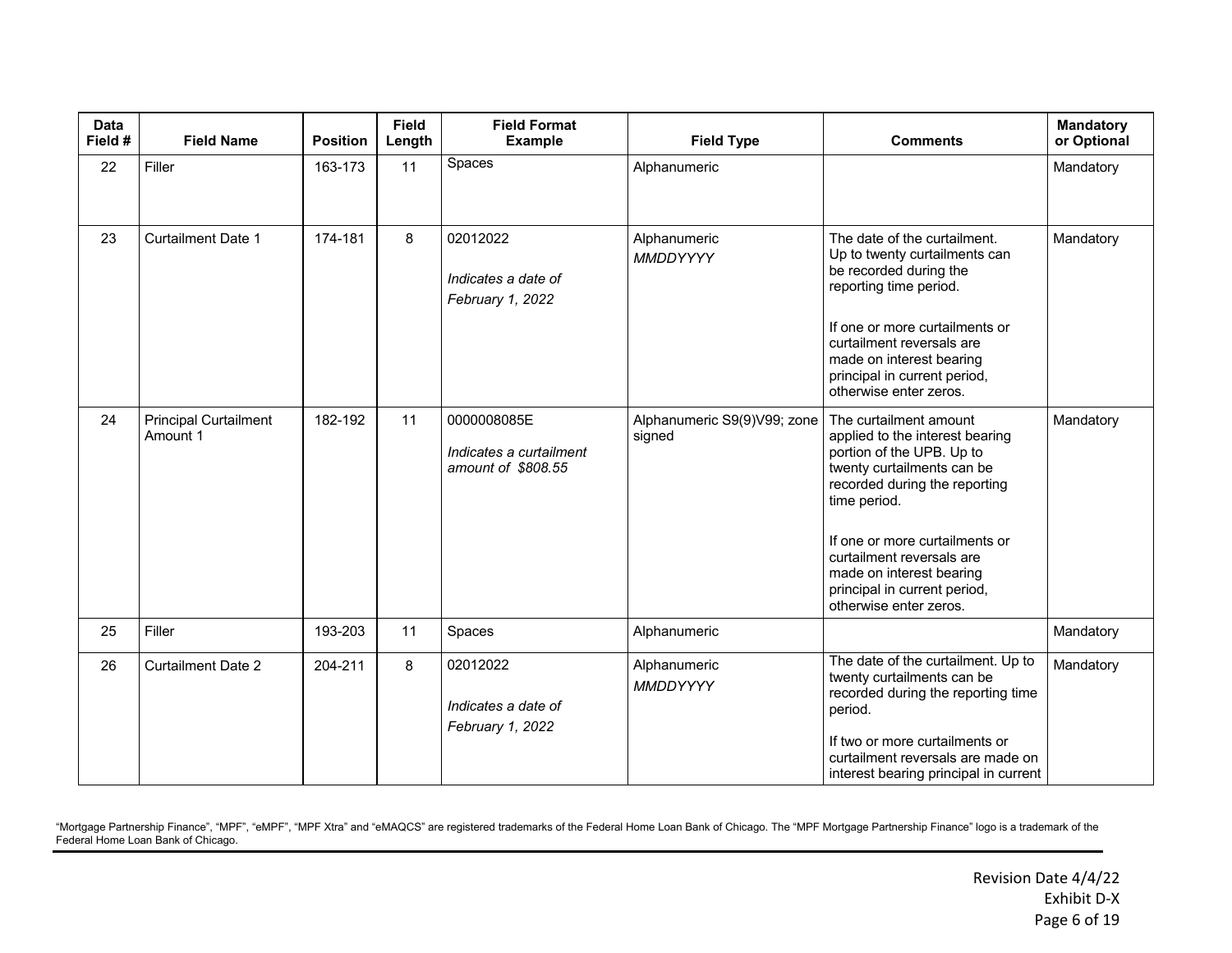| <b>Data</b><br>Field # | <b>Field Name</b>                        | <b>Position</b> | <b>Field</b><br>Length | <b>Field Format</b><br><b>Example</b>                        | <b>Field Type</b>                     | <b>Comments</b>                                                                                                                                                                                                                                                                                                        | <b>Mandatory</b><br>or Optional |
|------------------------|------------------------------------------|-----------------|------------------------|--------------------------------------------------------------|---------------------------------------|------------------------------------------------------------------------------------------------------------------------------------------------------------------------------------------------------------------------------------------------------------------------------------------------------------------------|---------------------------------|
| 27                     | <b>Principal Curtailment</b><br>Amount 2 | 212-222         | 11                     | 0000008085E<br>Indicates a curtailment<br>amount of \$808.55 | Alphanumeric S9(9)V99; zone<br>signed | The curtailment amount applied to<br>the interest bearing portion of the<br>UPB. Up to twenty curtailments can<br>be recorded during the reporting<br>time period.<br>If two or more curtailments or<br>curtailment reversals are made on<br>interest bearing principal in current<br>period, otherwise enter zeros.   | Mandatory                       |
| 28                     | Filler                                   | 223-233         | 11                     | Spaces                                                       | Alphanumeric                          |                                                                                                                                                                                                                                                                                                                        | Mandatory                       |
| 29                     | <b>Curtailment Date 3</b>                | 234-241         | 8                      | 02012022<br>Indicates a date of<br>February 1, 2022          | Alphanumeric<br>MMDDYYYY              | The date of the curtailment. Up to<br>twenty curtailments can be<br>recorded during the reporting time<br>period.<br>If three or more curtailments or<br>curtailment reversals are made on<br>interest bearing principal in current<br>period, otherwise enter zeros.                                                  | Mandatory                       |
| 30                     | <b>Principal Curtailment</b><br>Amount 3 | 242-252         | 11                     | 0000008085E<br>Indicates a curtailment<br>amount of \$808.55 | Alphanumeric S9(9)V99; zone<br>signed | The curtailment amount applied to<br>the interest bearing portion of the<br>UPB. Up to twenty curtailments can<br>be recorded during the reporting<br>time period.<br>If three or more curtailments or<br>curtailment reversals are made on<br>interest bearing principal in current<br>period, otherwise enter zeros. | Mandatory                       |
| 31                     | Filler                                   | 253-263         | 11                     | Spaces                                                       | Alphanumeric                          |                                                                                                                                                                                                                                                                                                                        | Mandatory                       |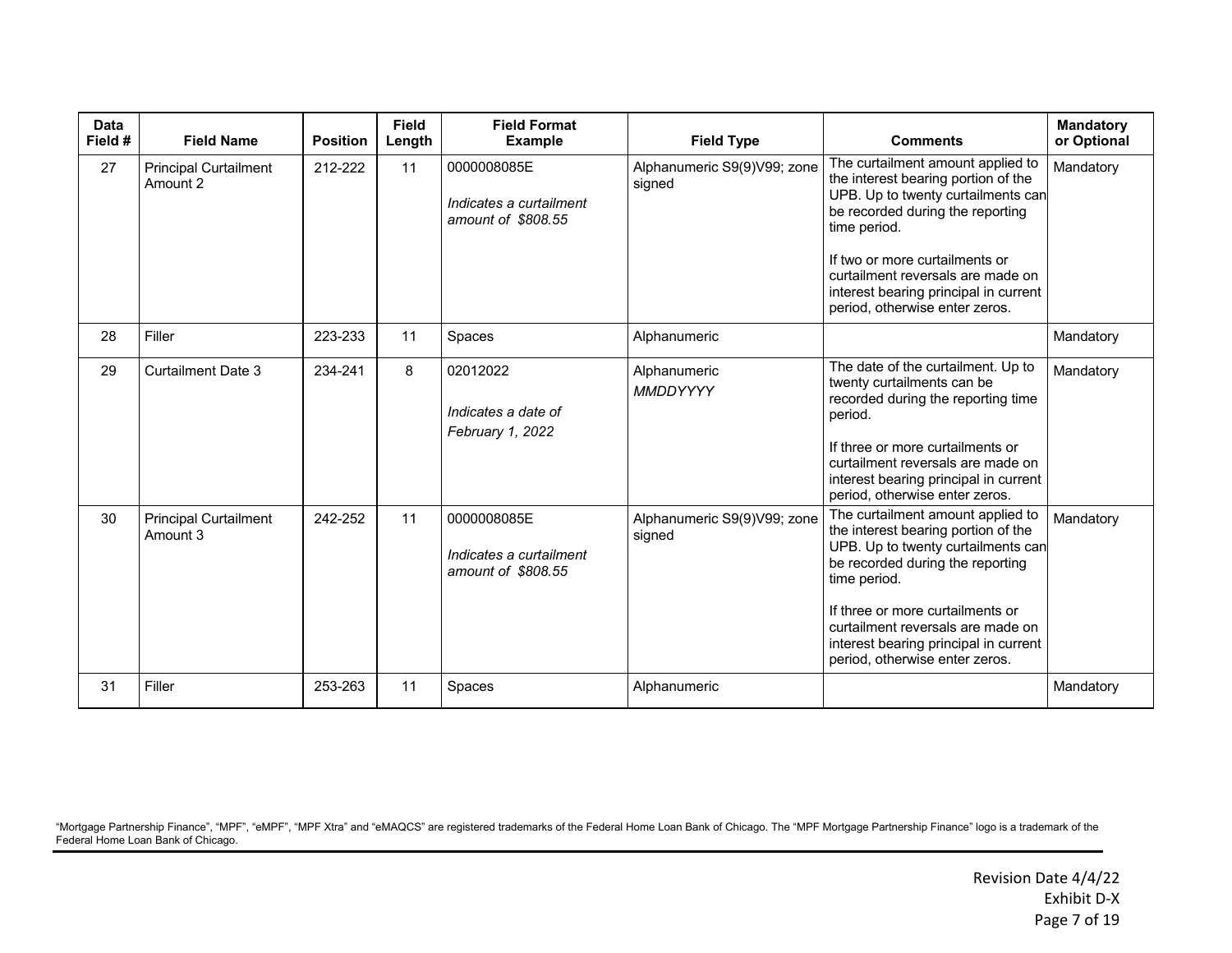| <b>Data</b><br>Field # | <b>Field Name</b>                        | <b>Position</b> | <b>Field</b><br>Length | <b>Field Format</b><br><b>Example</b>                        | <b>Field Type</b>                     | <b>Comments</b>                                                                                                                                                                                                                                                                                                       | Mandatory<br>or Optional |
|------------------------|------------------------------------------|-----------------|------------------------|--------------------------------------------------------------|---------------------------------------|-----------------------------------------------------------------------------------------------------------------------------------------------------------------------------------------------------------------------------------------------------------------------------------------------------------------------|--------------------------|
| 32                     | <b>Curtailment Date 4</b>                | 264-271         | 8                      | 02012022<br>Indicates a date of<br>February 1, 2022          | Alphanumeric<br><b>MMDDYYYY</b>       | The date of the curtailment. Up to<br>twenty curtailments can be<br>recorded during the reporting time<br>period.<br>If four or more curtailments or<br>curtailment reversals are made on<br>interest bearing principal in current                                                                                    | Mandatory                |
| 33                     | <b>Principal Curtailment</b><br>Amount 4 | 272-282         | 11                     | 0000008085E<br>Indicates a curtailment<br>amount of \$808.55 | Alphanumeric S9(9)V99; zone<br>signed | The curtailment amount applied to<br>the interest bearing portion of the<br>UPB. Up to twenty curtailments can<br>be recorded during the reporting<br>time period.<br>If four or more curtailments or<br>curtailment reversals are made on<br>interest bearing principal in current<br>period, otherwise enter zeros. | Mandatory                |
| 34                     | Filler                                   | 283-293         | 11                     | Spaces                                                       | Alphanumeric                          |                                                                                                                                                                                                                                                                                                                       | Mandatory                |
| 35                     | <b>Curtailment Date 5</b>                | 294-301         | 8                      | 02012022<br>Indicates a date of<br>February 1, 2022          | Alphanumeric<br>MMDDYYYY              | The date of the curtailment. Up to<br>twenty curtailments can be<br>recorded during the reporting time<br>period.<br>If five or more curtailments or<br>curtailment reversals are made on<br>interest bearing principal in current<br>period, otherwise enter zeros.                                                  | Mandatory                |
| 36                     | <b>Principal Curtailment</b><br>Amount 5 | 302-312         | 11                     | 0000008085E<br>Indicates a curtailment<br>amount of \$808.55 | Alphanumeric S9(9)V99; zone<br>signed | The curtailment amount applied to<br>the interest bearing portion of the<br>UPB. Up to twenty curtailments can<br>be recorded during the reporting<br>time period.<br>If five or more curtailments or<br>curtailment reversals are made on<br>interest bearing principal in current<br>period, otherwise enter zeros. | Mandatory                |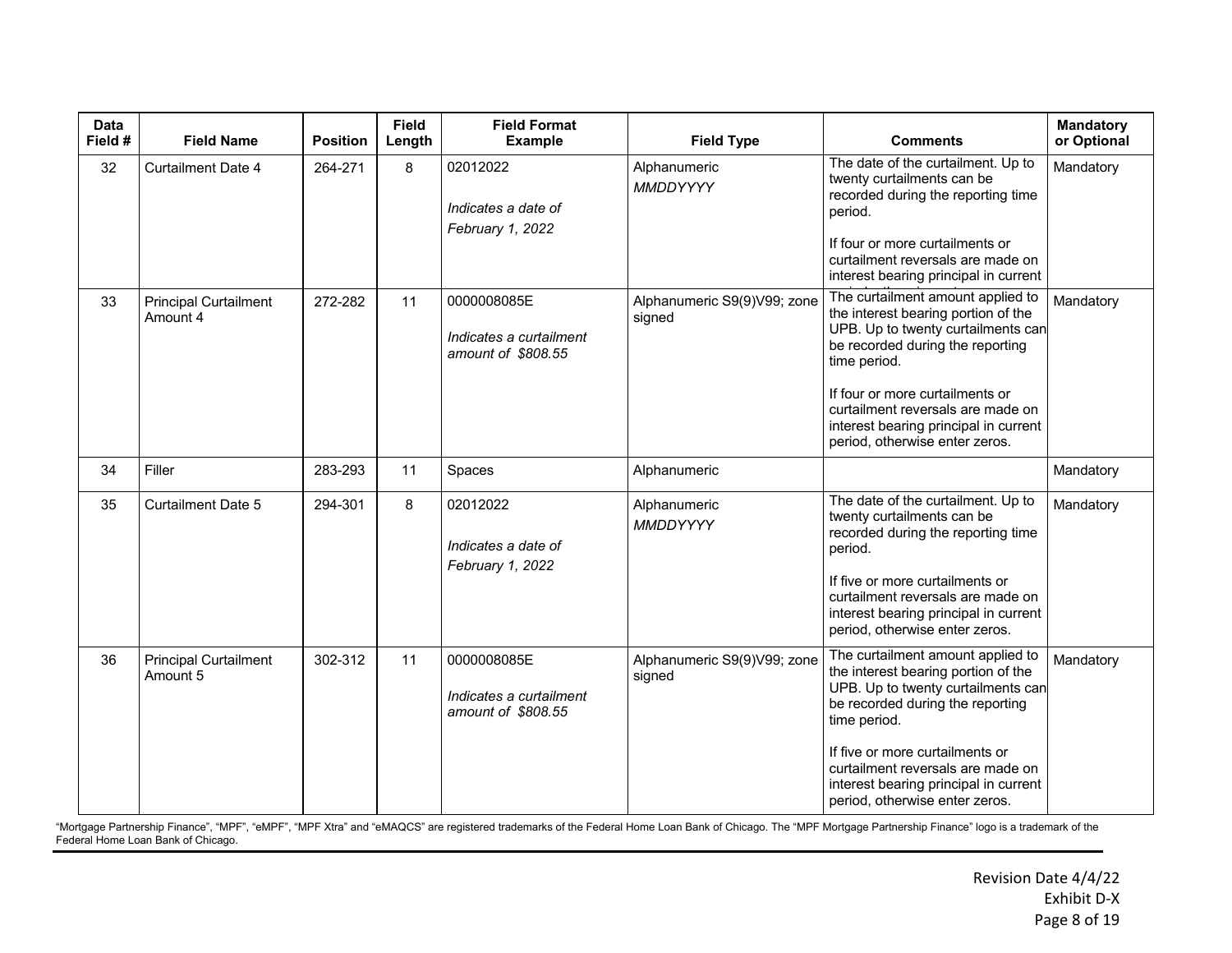| <b>Data</b><br>Field # | <b>Field Name</b>                        | <b>Position</b> | <b>Field</b><br>Length | <b>Field Format</b><br><b>Example</b>                        | <b>Field Type</b>                     | <b>Comments</b>                                                                                                                                                                                                                                                                                                      | Mandatory<br>or Optional |
|------------------------|------------------------------------------|-----------------|------------------------|--------------------------------------------------------------|---------------------------------------|----------------------------------------------------------------------------------------------------------------------------------------------------------------------------------------------------------------------------------------------------------------------------------------------------------------------|--------------------------|
| 37                     | Filler                                   | 313-323         | 11                     | Spaces                                                       | Alphanumeric                          |                                                                                                                                                                                                                                                                                                                      | Mandatory                |
| 38                     | <b>Curtailment Date 6</b>                | 324-331         | 8                      | 02012022<br>Indicates a date of<br>February 1, 2022          | Alphanumeric<br>MMDDYYYY              | The date of the curtailment. Up to<br>twenty curtailments can be<br>recorded during the reporting time<br>period.<br>If six or more curtailments or<br>curtailment reversals are made on<br>interest bearing principal in current                                                                                    | Mandatory                |
| 39                     | <b>Principal Curtailment</b><br>Amount 6 | 332-342         | 11                     | 0000008085E<br>Indicates a curtailment<br>amount of \$808.55 | Alphanumeric S9(9)V99; zone<br>signed | The curtailment amount applied to<br>the interest bearing portion of the<br>UPB. Up to twenty curtailments can<br>be recorded during the reporting<br>time period.<br>If six or more curtailments or<br>curtailment reversals are made on<br>interest bearing principal in current<br>period, otherwise enter zeros. | Mandatory                |
| 40                     | Filler                                   | 343-353         | 11                     | Spaces                                                       | Alphanumeric                          |                                                                                                                                                                                                                                                                                                                      | Mandatory                |
| 41                     | <b>Curtailment Date 7</b>                | 354-361         | 8                      | 02012022<br>Indicates a date of<br>February 1, 2022          | Alphanumeric<br>MMDDYYYY              | The date of the curtailment. Up to<br>twenty curtailments can be<br>recorded during the reporting time<br>period.<br>If seven or more curtailments or<br>curtailment reversals are made on<br>interest bearing principal in current<br>period, otherwise enter zeros.                                                | Mandatory                |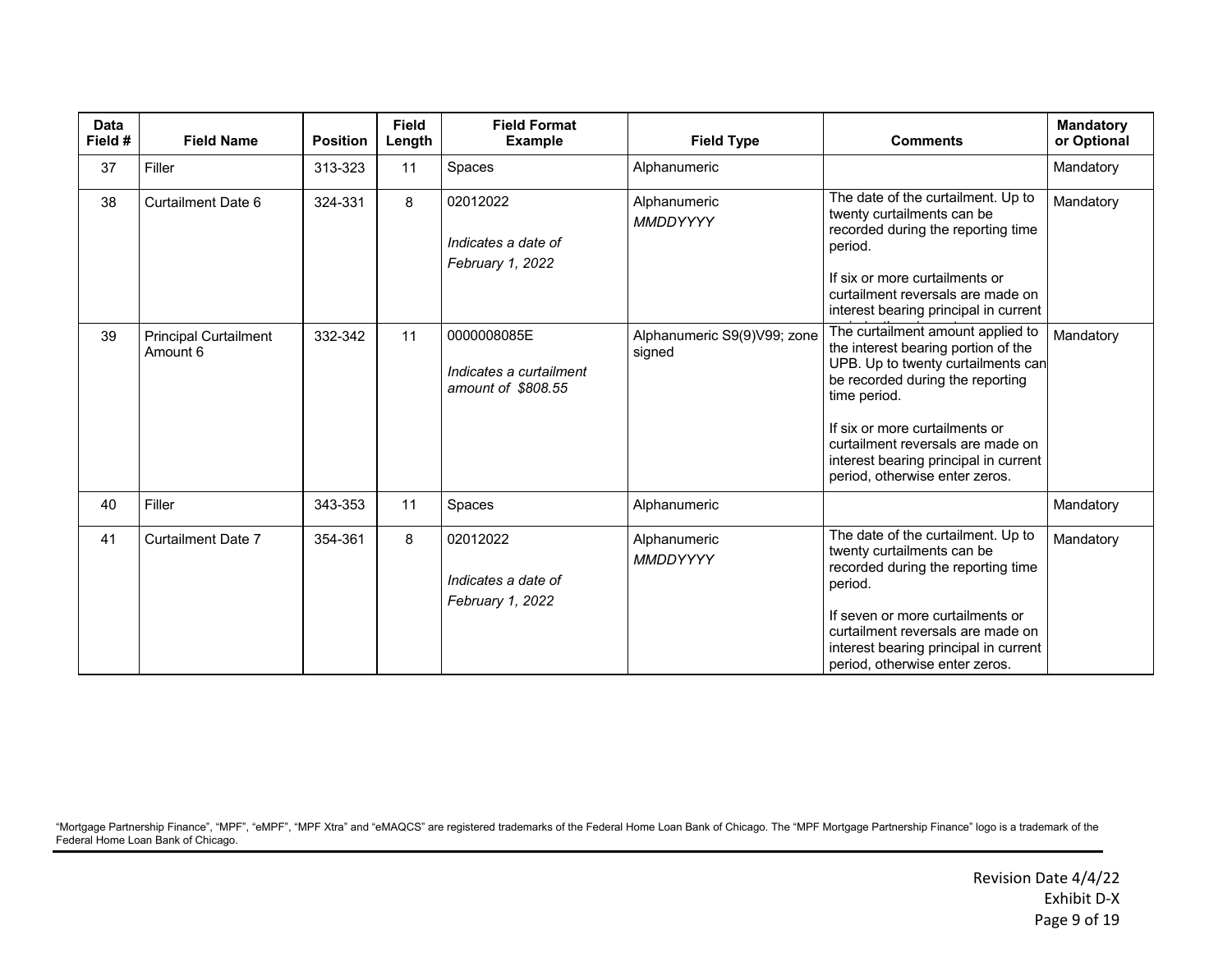| <b>Data</b><br>Field # | <b>Field Name</b>                        | <b>Position</b> | <b>Field</b><br>Length | <b>Field Format</b><br><b>Example</b>                        | <b>Field Type</b>                     | <b>Comments</b>                                                                                                                                                                                                                                                                                                        | <b>Mandatory</b><br>or Optional |
|------------------------|------------------------------------------|-----------------|------------------------|--------------------------------------------------------------|---------------------------------------|------------------------------------------------------------------------------------------------------------------------------------------------------------------------------------------------------------------------------------------------------------------------------------------------------------------------|---------------------------------|
| 42                     | <b>Principal Curtailment</b><br>Amount 7 | 362-372         | 11                     | 0000008085E<br>Indicates a curtailment<br>amount of \$808.55 | Alphanumeric S9(9)V99; zone<br>signed | The curtailment amount applied to<br>the interest bearing portion of the<br>UPB. Up to twenty curtailments can<br>be recorded during the reporting<br>time period.<br>If seven or more curtailments or<br>curtailment reversals are made on<br>interest bearing principal in current<br>period, otherwise enter zeros. | Mandatory                       |
| 43                     | Filler                                   | 373-383         | 11                     | Spaces                                                       | Alphanumeric                          |                                                                                                                                                                                                                                                                                                                        | Mandatory                       |
| 44                     | <b>Curtailment Date 8</b>                | 384-391         | 8                      | 02012022<br>Indicates a date of<br>February 1, 2022          | Alphanumeric<br>MMDDYYYY              | The date of the curtailment. Up to<br>twenty curtailments can be<br>recorded during the reporting time<br>period.<br>If eight or more curtailments or<br>curtailment reversals are made on<br>interest bearing principal in current<br>period, otherwise enter zeros.                                                  | Mandatory                       |
| 45                     | <b>Principal Curtailment</b><br>Amount 8 | 392-402         | 11                     | 0000008085E<br>Indicates a curtailment<br>amount of \$808.55 | Alphanumeric S9(9)V99; zone<br>signed | The curtailment amount applied to<br>the interest bearing portion of the<br>UPB. Up to twenty curtailments can<br>be recorded during the reporting<br>time period.<br>If eight or more curtailments or<br>curtailment reversals are made on<br>interest bearing principal in current<br>period, otherwise enter zeros. | Mandatory                       |
| 46                     | Filler                                   | 403-413         | 11                     | Spaces                                                       | Alphanumeric                          |                                                                                                                                                                                                                                                                                                                        | Mandatory                       |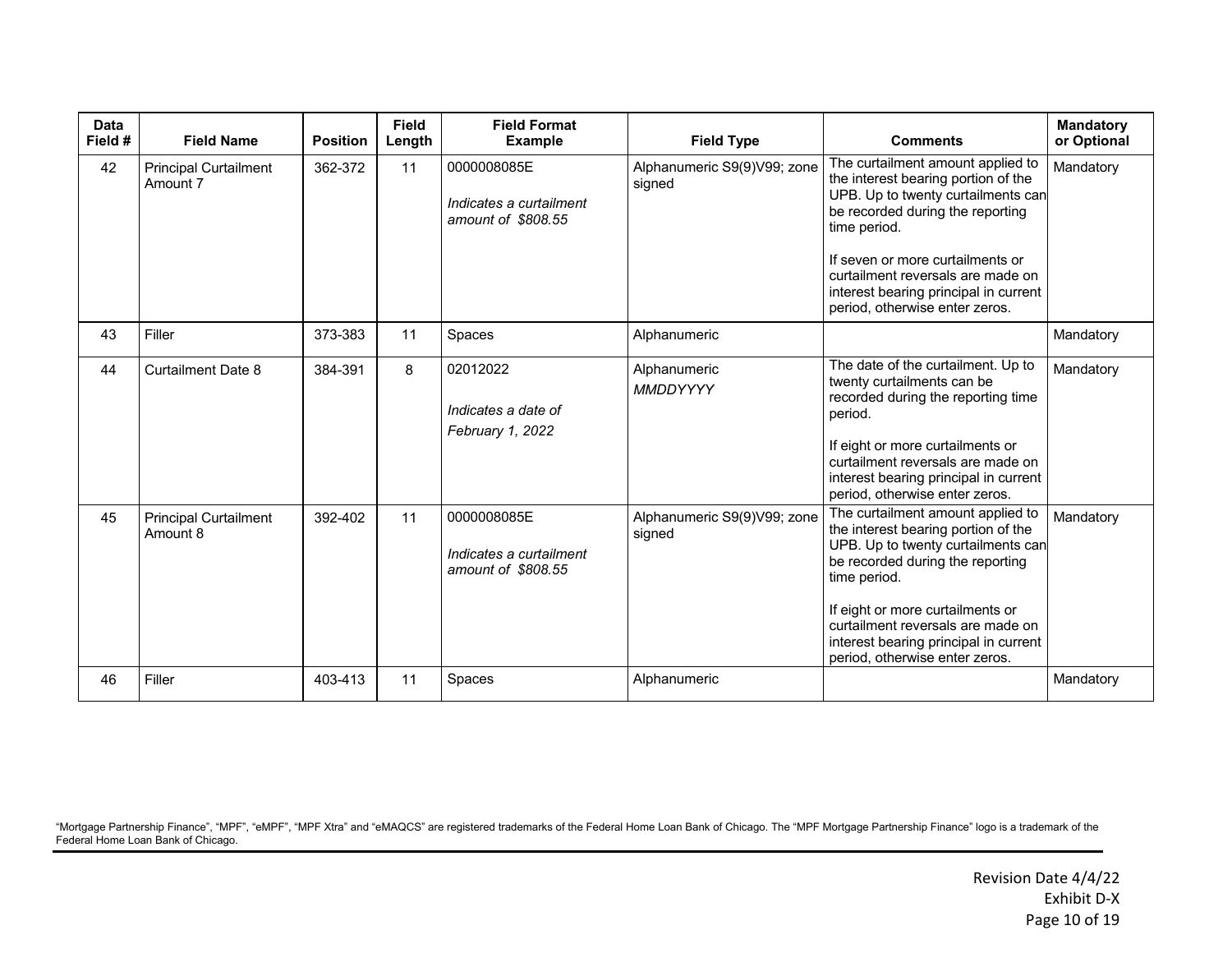| Data<br>Field # | <b>Field Name</b>                        | <b>Position</b> | <b>Field</b><br>Length | <b>Field Format</b><br><b>Example</b>                        | <b>Field Type</b>                     | <b>Comments</b>                                                                                                                                                                                                                                                                                                       | <b>Mandatory</b><br>or Optional |
|-----------------|------------------------------------------|-----------------|------------------------|--------------------------------------------------------------|---------------------------------------|-----------------------------------------------------------------------------------------------------------------------------------------------------------------------------------------------------------------------------------------------------------------------------------------------------------------------|---------------------------------|
| 47              | <b>Curtailment Date 9</b>                | 414-421         | 8                      | 02012022<br>Indicates a date of<br>February 1, 2022          | Alphanumeric<br>MMDDYYYY              | The date of the curtailment. Up to<br>twenty curtailments can be<br>recorded during the reporting time<br>period.<br>If nine or more curtailments or<br>curtailment reversals are made on<br>interest bearing principal in current<br>period, otherwise enter zeros.                                                  | Mandatory                       |
| 48              | <b>Principal Curtailment</b><br>Amount 9 | 422-432         | 11                     | 0000008085E<br>Indicates a curtailment<br>amount of \$808.55 | Alphanumeric S9(9)V99; zone<br>signed | The curtailment amount applied to<br>the interest bearing portion of the<br>UPB. Up to twenty curtailments can<br>be recorded during the reporting<br>time period.<br>If nine or more curtailments or<br>curtailment reversals are made on<br>interest bearing principal in current<br>period, otherwise enter zeros. | Mandatory                       |
| 49              | Filler                                   | 433-443         | 11                     | Spaces                                                       | Alphanumeric                          |                                                                                                                                                                                                                                                                                                                       | Mandatory                       |
| 50              | Curtailment Date 10                      | 444-451         | 8                      | 02012022<br>Indicates a date of<br>February 1, 2022          | Alphanumeric<br>MMDDYYYY              | The date of the curtailment. Up to<br>twenty curtailments can be<br>recorded during the reporting time<br>period.<br>If ten or more curtailments or<br>curtailment reversals are made on<br>interest bearing principal in current                                                                                     | Mandatory                       |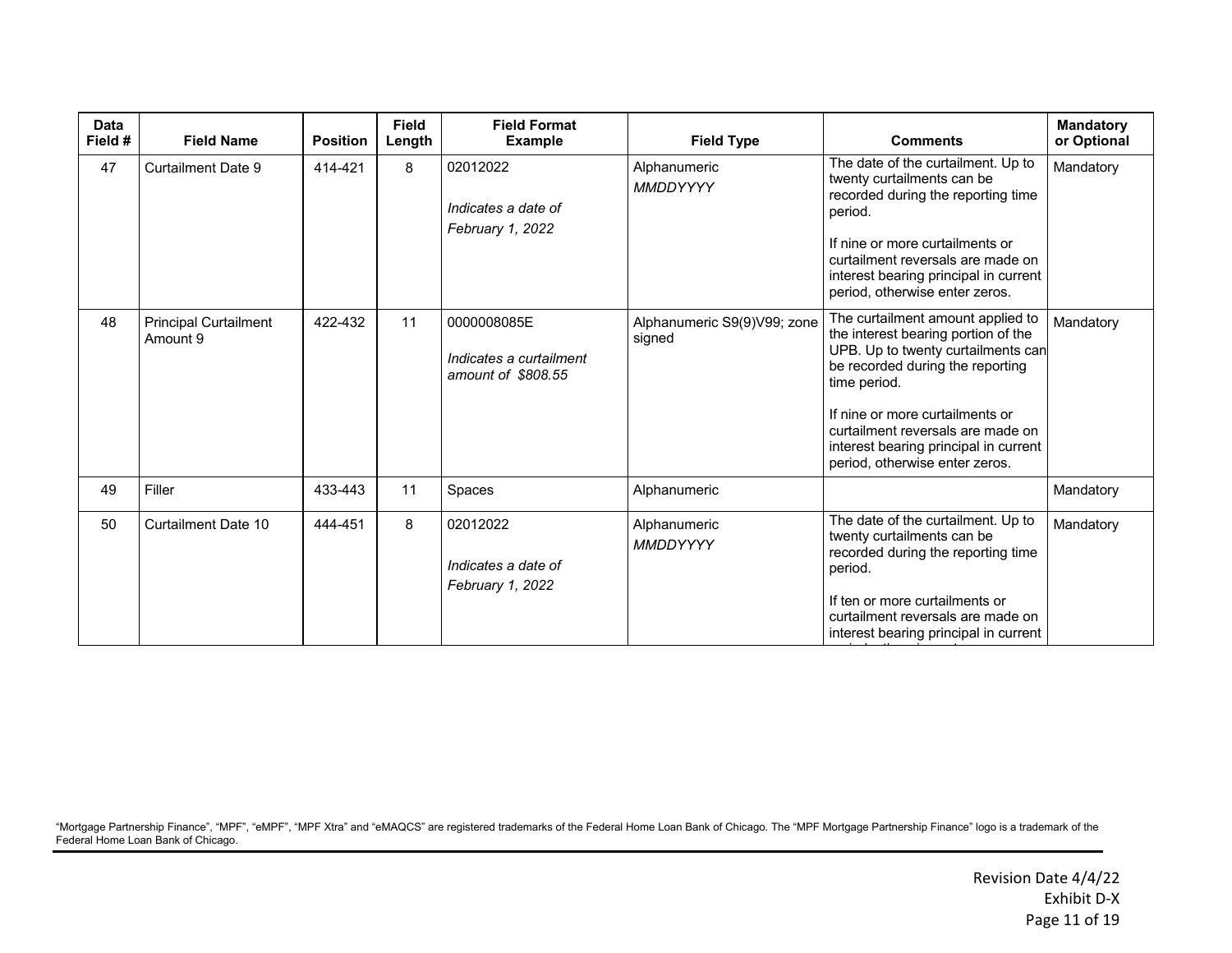| <b>Data</b><br>Field # | <b>Field Name</b>                         | <b>Position</b> | <b>Field</b><br>Length | <b>Field Format</b><br><b>Example</b>                        | <b>Field Type</b>                     | <b>Comments</b>                                                                                                                                                                                                                                                                                                         | <b>Mandatory</b><br>or Optional |
|------------------------|-------------------------------------------|-----------------|------------------------|--------------------------------------------------------------|---------------------------------------|-------------------------------------------------------------------------------------------------------------------------------------------------------------------------------------------------------------------------------------------------------------------------------------------------------------------------|---------------------------------|
| 51                     | <b>Principal Curtailment</b><br>Amount 10 | 452-462         | 11                     | 0000008085E<br>Indicates a curtailment<br>amount of \$808.55 | Alphanumeric S9(9)V99; zone<br>signed | The curtailment amount applied to<br>the interest bearing portion of the<br>UPB. Up to twenty curtailments can<br>be recorded during the reporting<br>time period.<br>If ten or more curtailments or<br>curtailment reversals are made on<br>interest bearing principal in current<br>period, otherwise enter zeros.    | Mandatory                       |
| 52                     | Filler                                    | 463-473         | 11                     | Spaces                                                       | Alphanumeric                          |                                                                                                                                                                                                                                                                                                                         | Mandatory                       |
| 53                     | <b>Curtailment Date 11</b>                | 474-481         | 8                      | 02012022<br>Indicates a date of<br>February 1, 2022          | Alphanumeric<br>MMDDYYYY              | The date of the curtailment. Up to<br>twenty curtailments can be<br>recorded during the reporting time<br>period.<br>If eleven or more curtailments or<br>curtailment reversals are made on<br>interest bearing principal in current<br>period, otherwise enter zeros.                                                  | Mandatory                       |
| 54                     | <b>Principal Curtailment</b><br>Amount 11 | 482-492         | 11                     | 0000008085E<br>Indicates a curtailment<br>amount of \$808.55 | Alphanumeric S9(9)V99; zone<br>signed | The curtailment amount applied to<br>the interest bearing portion of the<br>UPB. Up to twenty curtailments can<br>be recorded during the reporting<br>time period.<br>If eleven or more curtailments or<br>curtailment reversals are made on<br>interest bearing principal in current<br>period, otherwise enter zeros. | Mandatory                       |
| 55                     | Filler                                    | 493-503         | 11                     | Spaces                                                       | Alphanumeric                          |                                                                                                                                                                                                                                                                                                                         | Mandatory                       |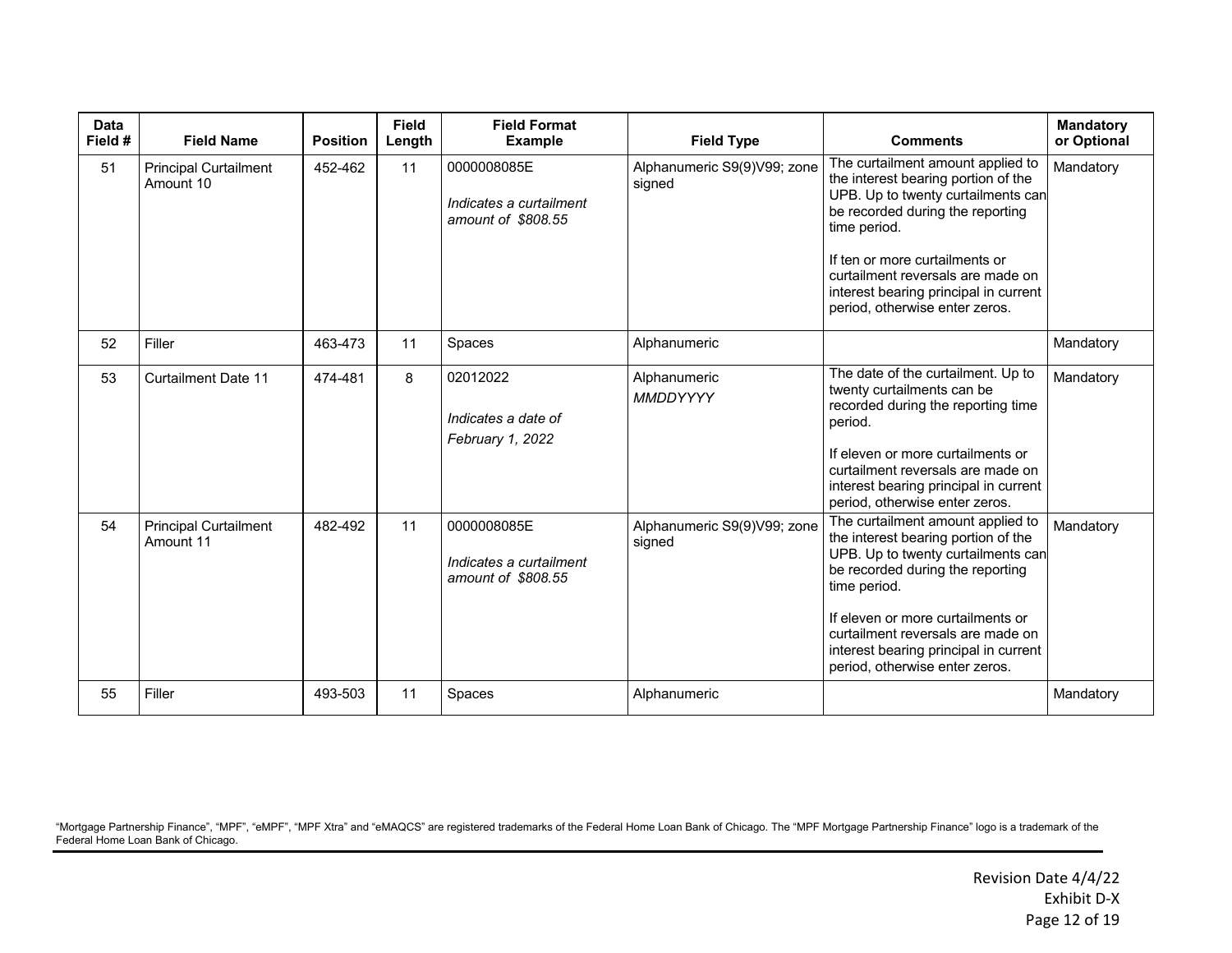| <b>Data</b><br>Field # | <b>Field Name</b>                         | <b>Position</b> | <b>Field</b><br>Length | <b>Field Format</b><br><b>Example</b>                        | <b>Field Type</b>                     | <b>Comments</b>                                                                                                                                                                                                                                                                                                           | <b>Mandatory</b><br>or Optional |
|------------------------|-------------------------------------------|-----------------|------------------------|--------------------------------------------------------------|---------------------------------------|---------------------------------------------------------------------------------------------------------------------------------------------------------------------------------------------------------------------------------------------------------------------------------------------------------------------------|---------------------------------|
| 56                     | <b>Curtailment Date 12</b>                | 504-511         | 8                      | 02012022<br>Indicates a date of<br>February 1, 2022          | Alphanumeric<br>MMDDYYYY              | The date of the curtailment. Up to<br>twenty curtailments can be<br>recorded during the reporting time<br>period.<br>If twelve or more curtailments or<br>curtailment reversals are made on<br>interest bearing principal in current                                                                                      | Mandatory                       |
| 57                     | <b>Principal Curtailment</b><br>Amount 12 | 512-522         | 11                     | 0000008085E<br>Indicates a curtailment<br>amount of \$808.55 | Alphanumeric S9(9)V99; zone<br>signed | The curtailment amount applied to<br>the interest bearing portion of the<br>UPB. Up to twenty curtailments can<br>be recorded during the reporting<br>time period.<br>If twelve or more curtailments or<br>curtailment reversals are made on<br>interest bearing principal in current<br>period, otherwise enter zeros.   | Mandatory                       |
| 58                     | Filler                                    | 523-533         | 11                     | Spaces                                                       | Alphanumeric                          |                                                                                                                                                                                                                                                                                                                           | Mandatory                       |
| 59                     | <b>Curtailment Date 13</b>                | 534-541         | 8                      | 02012022<br>Indicates a date of<br>February 1, 2022          | Alphanumeric<br>MMDDYYYY              | The date of the curtailment. Up to<br>twenty curtailments can be<br>recorded during the reporting time<br>period.<br>If thirteen or more curtailments or<br>curtailment reversals are made on<br>interest bearing principal in current<br>period, otherwise enter zeros.                                                  | Mandatory                       |
| 60                     | <b>Principal Curtailment</b><br>Amount 13 | 542-552         | 11                     | 0000008085E<br>Indicates a curtailment<br>amount of \$808.55 | Alphanumeric S9(9)V99; zone<br>signed | The curtailment amount applied to<br>the interest bearing portion of the<br>UPB. Up to twenty curtailments can<br>be recorded during the reporting<br>time period.<br>If thirteen or more curtailments or<br>curtailment reversals are made on<br>interest bearing principal in current<br>period, otherwise enter zeros. | Mandatory                       |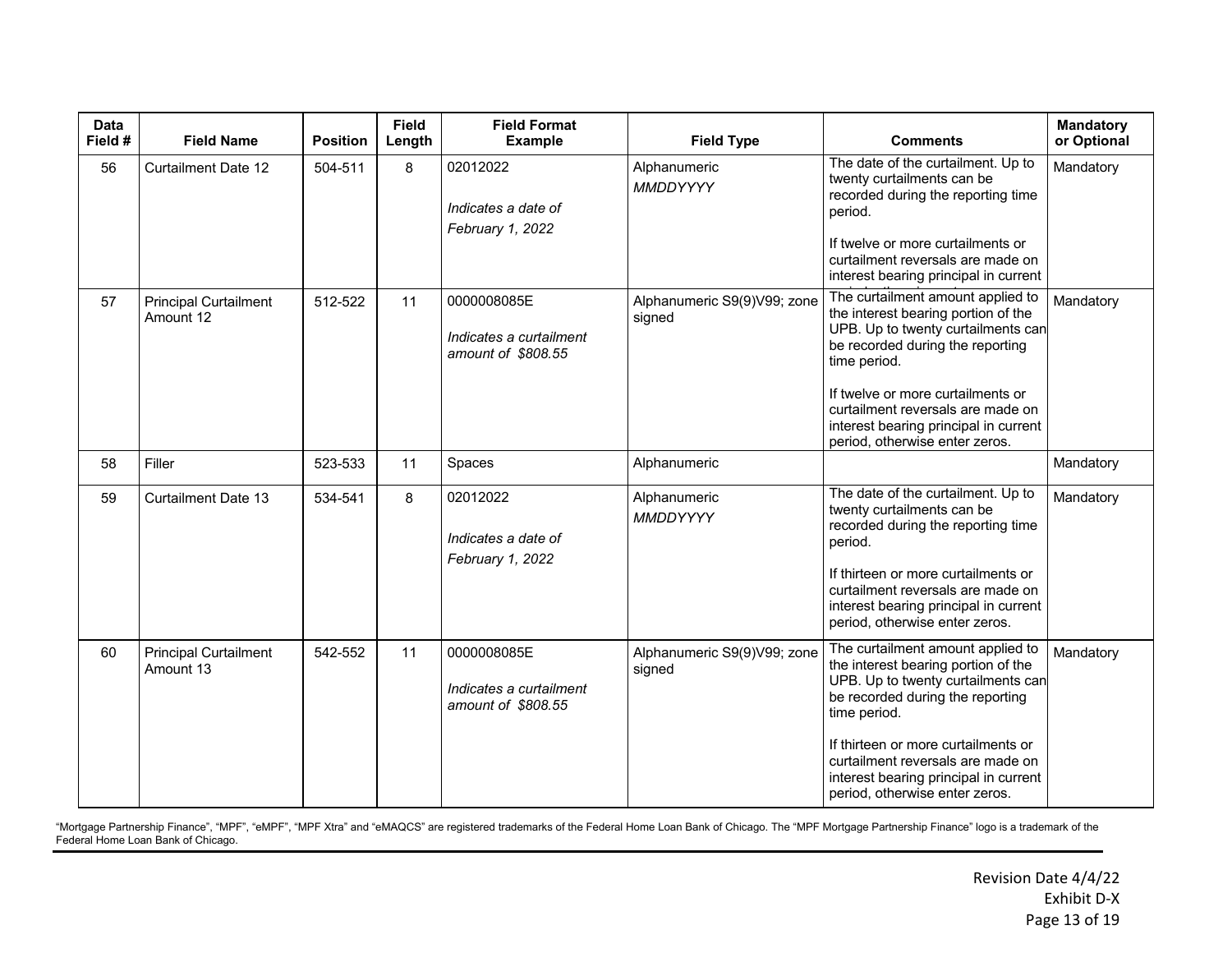| <b>Data</b><br>Field # | <b>Field Name</b>                         | <b>Position</b> | <b>Field</b><br>Length | <b>Field Format</b><br><b>Example</b>                        | <b>Field Type</b>                     | <b>Comments</b>                                                                                                                                                                                                                                                                                                           | <b>Mandatory</b><br>or Optional |
|------------------------|-------------------------------------------|-----------------|------------------------|--------------------------------------------------------------|---------------------------------------|---------------------------------------------------------------------------------------------------------------------------------------------------------------------------------------------------------------------------------------------------------------------------------------------------------------------------|---------------------------------|
| 61                     | Filler                                    | 553-563         | 11                     | Spaces                                                       | Alphanumeric                          |                                                                                                                                                                                                                                                                                                                           | Mandatory                       |
| 62                     | <b>Curtailment Date 14</b>                | 564-571         | 8                      | 02012022<br>Indicates a date of<br>February 1, 2022          | Alphanumeric<br><b>MMDDYYYY</b>       | The date of the curtailment. Up to<br>twenty curtailments can be<br>recorded during the reporting time<br>period.<br>If fourteen or more curtailments or<br>curtailment reversals are made on<br>interest bearing principal in current<br>neriod otherwise enter zeros                                                    | Mandatory                       |
| 63                     | <b>Principal Curtailment</b><br>Amount 14 | 572-582         | 11                     | 0000008085E<br>Indicates a curtailment<br>amount of \$808.55 | Alphanumeric S9(9)V99; zone<br>signed | The curtailment amount applied to<br>the interest bearing portion of the<br>UPB. Up to twenty curtailments can<br>be recorded during the reporting<br>time period.<br>If fourteen or more curtailments or<br>curtailment reversals are made on<br>interest bearing principal in current<br>period, otherwise enter zeros. | Mandatory                       |
| 64                     | Filler                                    | 583-593         | 11                     | Spaces                                                       | Alphanumeric                          |                                                                                                                                                                                                                                                                                                                           | Mandatory                       |
| 65                     | <b>Curtailment Date 15</b>                | 594-601         | 8                      | 02012022<br>Indicates a date of<br>February 1, 2022          | Alphanumeric<br>MMDDYYYY              | The date of the curtailment. Up to<br>twenty curtailments can be<br>recorded during the reporting time<br>period.<br>If fifteen or more curtailments or<br>curtailment reversals are made on<br>interest bearing principal in current<br>period, otherwise enter zeros.                                                   | Mandatory                       |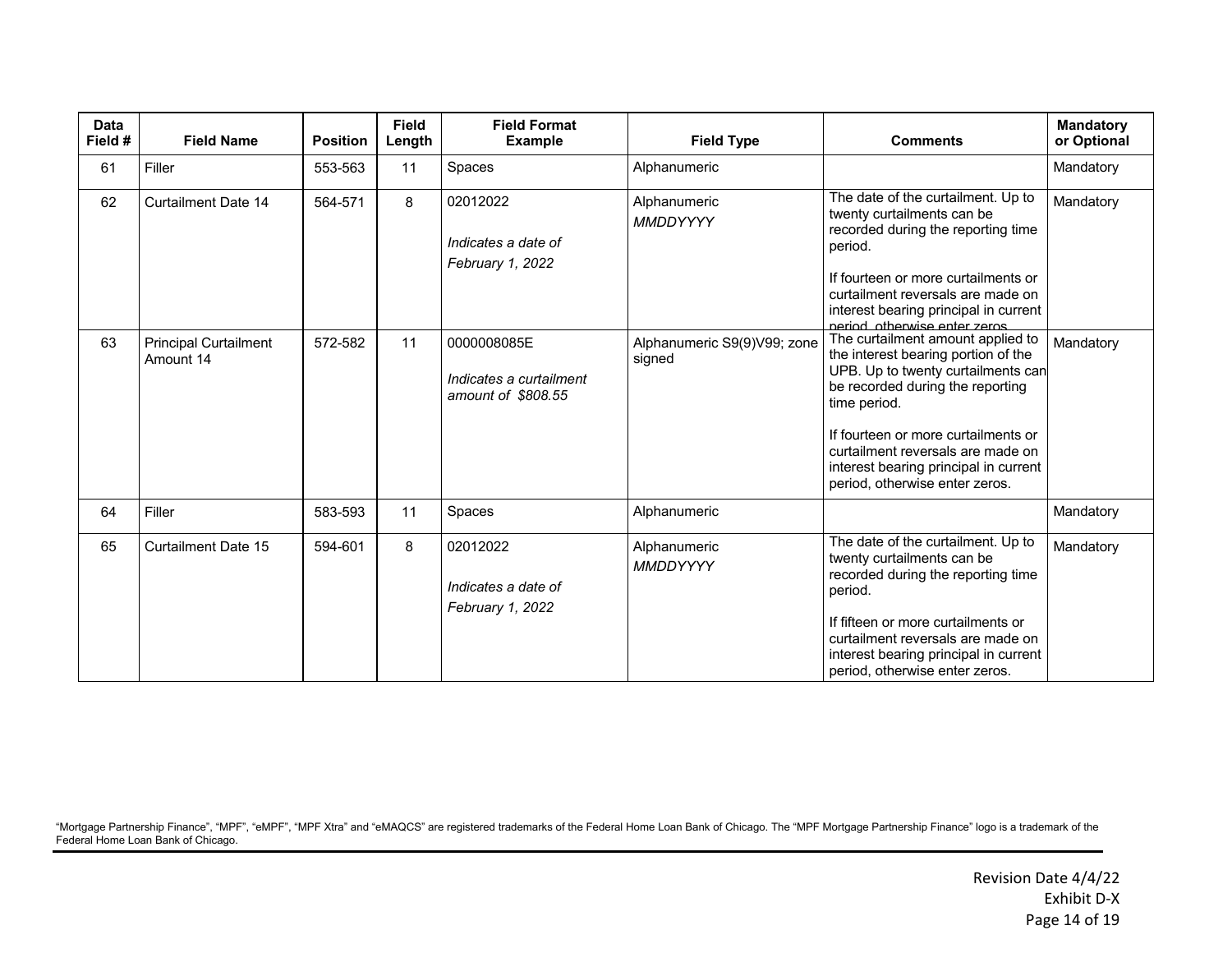| <b>Data</b><br>Field # | <b>Field Name</b>                         | <b>Position</b> | <b>Field</b><br>Length | <b>Field Format</b><br><b>Example</b>                        | <b>Field Type</b>                     | <b>Comments</b>                                                                                                                                                                                                                                                                                                          | <b>Mandatory</b><br>or Optional |
|------------------------|-------------------------------------------|-----------------|------------------------|--------------------------------------------------------------|---------------------------------------|--------------------------------------------------------------------------------------------------------------------------------------------------------------------------------------------------------------------------------------------------------------------------------------------------------------------------|---------------------------------|
| 66                     | <b>Principal Curtailment</b><br>Amount 15 | 602-612         | 11                     | 0000008085E<br>Indicates a curtailment<br>amount of \$808.55 | Alphanumeric S9(9)V99; zone<br>signed | The curtailment amount applied to<br>the interest bearing portion of the<br>UPB. Up to twenty curtailments can<br>be recorded during the reporting<br>time period.<br>If fifteen or more curtailments or<br>curtailment reversals are made on<br>interest bearing principal in current<br>period, otherwise enter zeros. | Mandatory                       |
| 67                     | Filler                                    | 613-623         | 11                     | Spaces                                                       | Alphanumeric                          |                                                                                                                                                                                                                                                                                                                          | Mandatory                       |
| 68                     | <b>Curtailment Date 16</b>                | 624-631         | 8                      | 02012022<br>Indicates a date of<br>February 1, 2022          | Alphanumeric<br><b>MMDDYYYY</b>       | The date of the curtailment. Up to<br>twenty curtailments can be<br>recorded during the reporting time<br>period.<br>If sixteen or more curtailments or<br>curtailment reversals are made on<br>interest bearing principal in current<br>period, otherwise enter zeros.                                                  | Mandatory                       |
| 69                     | <b>Principal Curtailment</b><br>Amount 16 | 632-642         | 11                     | 0000008085E<br>Indicates a curtailment<br>amount of \$808.55 | Alphanumeric S9(9)V99; zone<br>signed | The curtailment amount applied to<br>the interest bearing portion of the<br>UPB. Up to twenty curtailments can<br>be recorded during the reporting<br>time period.<br>If sixteen or more curtailments or<br>curtailment reversals are made on<br>interest bearing principal in current<br>period, otherwise enter zeros. | Mandatory                       |
| 70                     | Filler                                    | 643-653         | 11                     | Spaces                                                       | Alphanumeric                          |                                                                                                                                                                                                                                                                                                                          | Mandatory                       |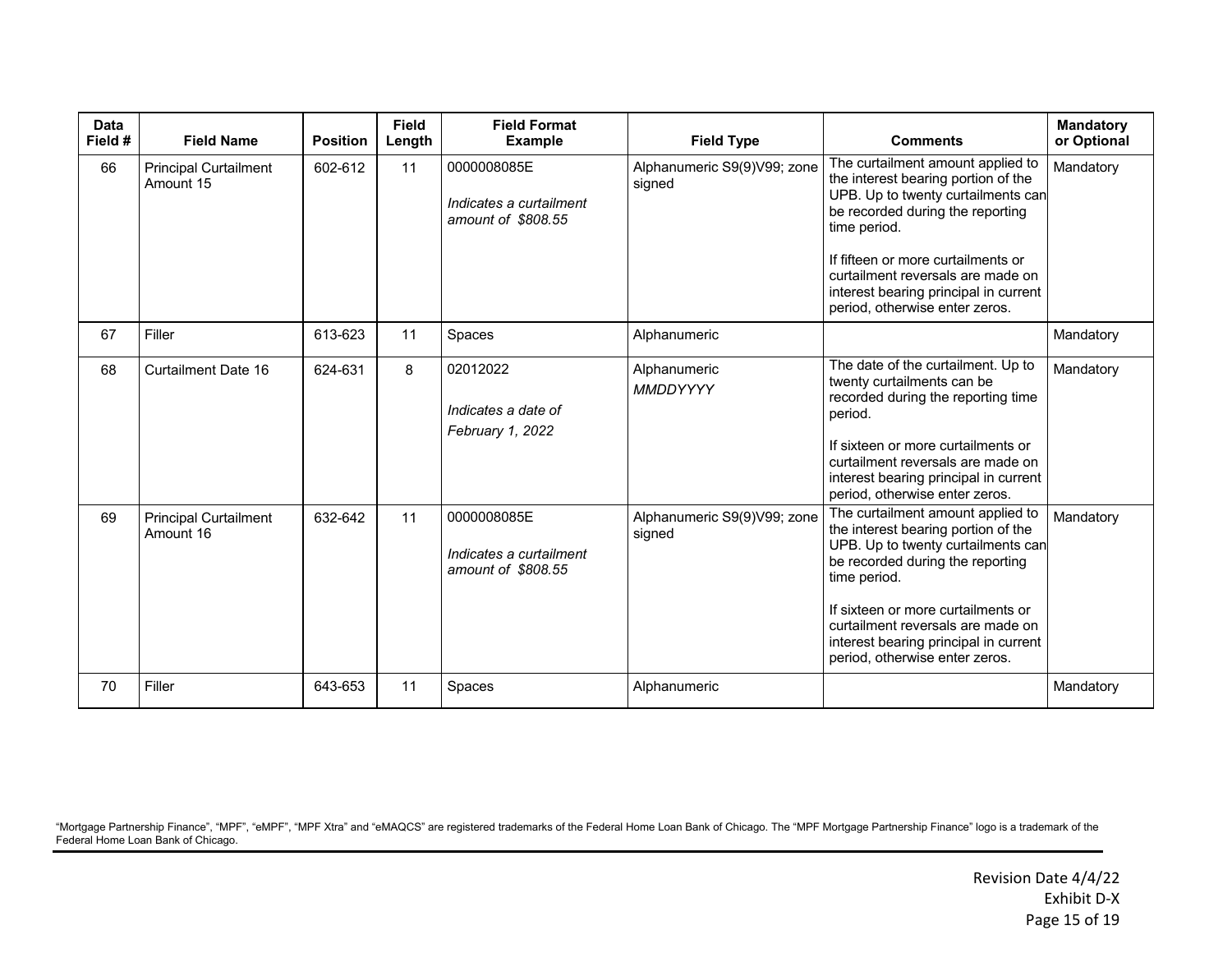| <b>Data</b><br>Field # | <b>Field Name</b>                         | <b>Position</b> | <b>Field</b><br>Length | <b>Field Format</b><br><b>Example</b>                        | <b>Field Type</b>                     | <b>Comments</b>                                                                                                                                                                                                                                                                                                               | <b>Mandatory</b><br>or Optional |
|------------------------|-------------------------------------------|-----------------|------------------------|--------------------------------------------------------------|---------------------------------------|-------------------------------------------------------------------------------------------------------------------------------------------------------------------------------------------------------------------------------------------------------------------------------------------------------------------------------|---------------------------------|
| 71                     | <b>Curtailment Date 17</b>                | 654-661         | 8                      | 02012022<br>Indicates a date of<br>February 1, 2022          | Alphanumeric<br><b>MMDDYYYY</b>       | The date of the curtailment. Up to<br>twenty curtailments can be<br>recorded during the reporting time<br>period.<br>If seventeen or more curtailments<br>or curtailment reversals are made<br>on interest bearing principal in<br>current period, otherwise enter<br>zeros.                                                  | Mandatory                       |
| 72                     | <b>Principal Curtailment</b><br>Amount 17 | 662-672         | 11                     | 0000008085E<br>Indicates a curtailment<br>amount of \$808.55 | Alphanumeric S9(9)V99; zone<br>signed | The curtailment amount applied to<br>the interest bearing portion of the<br>UPB. Up to twenty curtailments can<br>be recorded during the reporting<br>time period.<br>If seventeen or more curtailments<br>or curtailment reversals are made<br>on interest bearing principal in<br>current period, otherwise enter<br>zeros. | Mandatory                       |
| 73                     | Filler                                    | 673-683         | 11                     | Spaces                                                       | Alphanumeric                          |                                                                                                                                                                                                                                                                                                                               | Mandatory                       |
| 74                     | <b>Curtailment Date 18</b>                | 684-691         | 8                      | 02012022<br>Indicates a date of<br>February 1, 2022          | Alphanumeric<br>MMDDYYYY              | The date of the curtailment. Up to<br>twenty curtailments can be<br>recorded during the reporting time<br>period.<br>If eighteen or more curtailments or<br>curtailment reversals are made on<br>interest bearing principal in current<br>period, otherwise enter zeros.                                                      | Mandatory                       |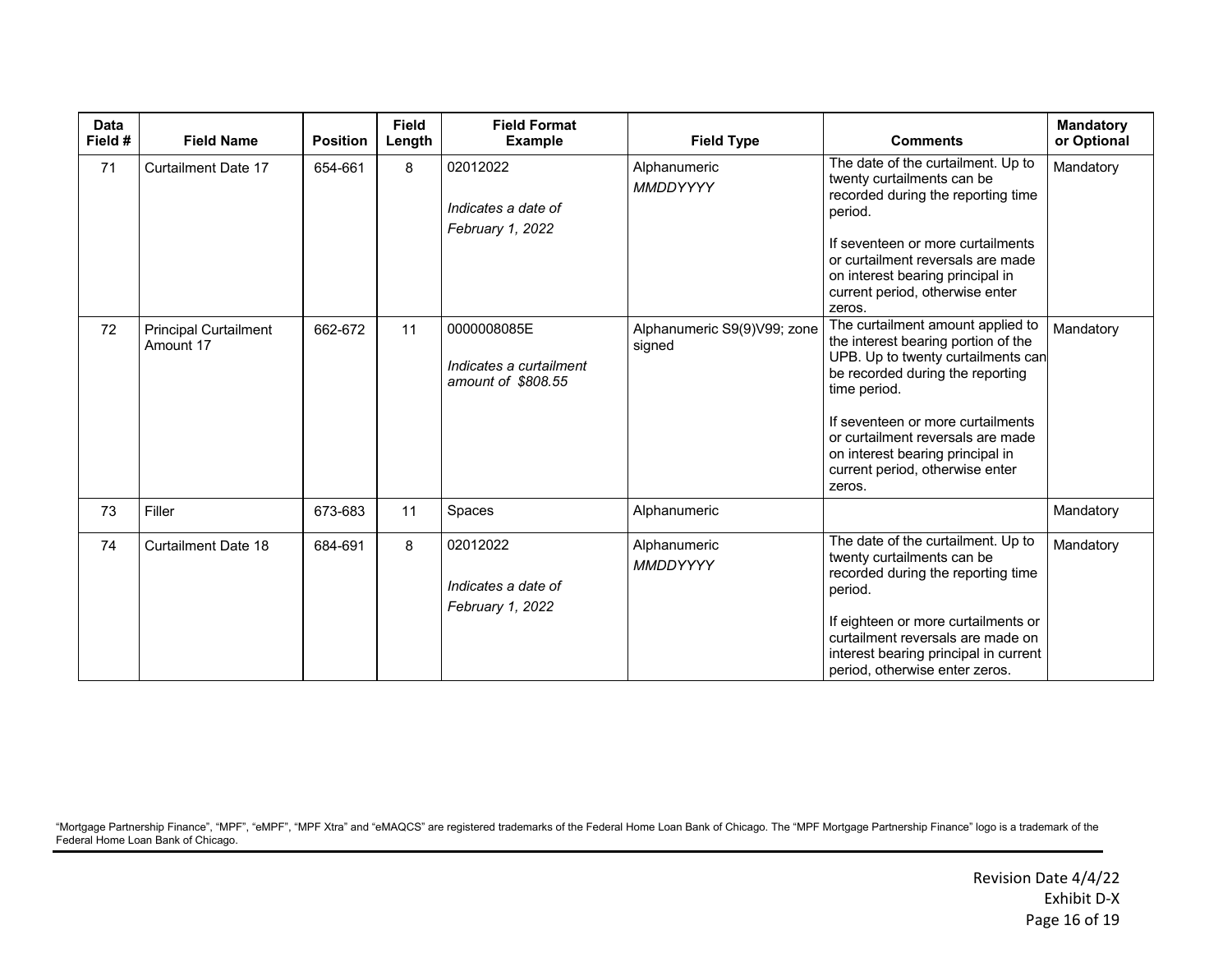| <b>Data</b><br>Field # | <b>Field Name</b>                         | <b>Position</b> | <b>Field</b><br>Length | <b>Field Format</b><br><b>Example</b>                        | <b>Field Type</b>                     | <b>Comments</b>                                                                                                                                                                                                                                                                                                           | <b>Mandatory</b><br>or Optional |
|------------------------|-------------------------------------------|-----------------|------------------------|--------------------------------------------------------------|---------------------------------------|---------------------------------------------------------------------------------------------------------------------------------------------------------------------------------------------------------------------------------------------------------------------------------------------------------------------------|---------------------------------|
| 75                     | <b>Principal Curtailment</b><br>Amount 18 | 692-702         | 11                     | 0000008085E<br>Indicates a curtailment<br>amount of \$808.55 | Alphanumeric S9(9)V99; zone<br>signed | The curtailment amount applied to<br>the interest bearing portion of the<br>UPB. Up to twenty curtailments can<br>be recorded during the reporting<br>time period.<br>If eighteen or more curtailments or<br>curtailment reversals are made on<br>interest bearing principal in current<br>period, otherwise enter zeros. | Mandatory                       |
| 76                     | Filler                                    | 703-713         | 11                     | Spaces                                                       | Alphanumeric                          |                                                                                                                                                                                                                                                                                                                           | Mandatory                       |
| 77                     | <b>Curtailment Date 19</b>                | 714-721         | 8                      | 02012022<br>Indicates a date of<br>February 1, 2022          | Alphanumeric<br>MMDDYYYY              | The date of the curtailment. Up to<br>twenty curtailments can be<br>recorded during the reporting time<br>period.<br>If nineteen or more curtailments or<br>curtailment reversals are made on<br>interest bearing principal in current<br>period, otherwise enter zeros.                                                  | Mandatory                       |
| 78                     | <b>Principal Curtailment</b><br>Amount 19 | 722-732         | 11                     | 0000008085E<br>Indicates a curtailment<br>amount of \$808.55 | Alphanumeric S9(9)V99; zone<br>signed | The curtailment amount applied to<br>the interest bearing portion of the<br>UPB. Up to twenty curtailments can<br>be recorded during the reporting<br>time period.<br>If nineteen or more curtailments or<br>curtailment reversals are made on<br>interest bearing principal in current<br>period, otherwise enter zeros. | Mandatory                       |
| 79                     | Filler                                    | 733-743         | 11                     | Spaces                                                       | Alphanumeric                          |                                                                                                                                                                                                                                                                                                                           | Mandatory                       |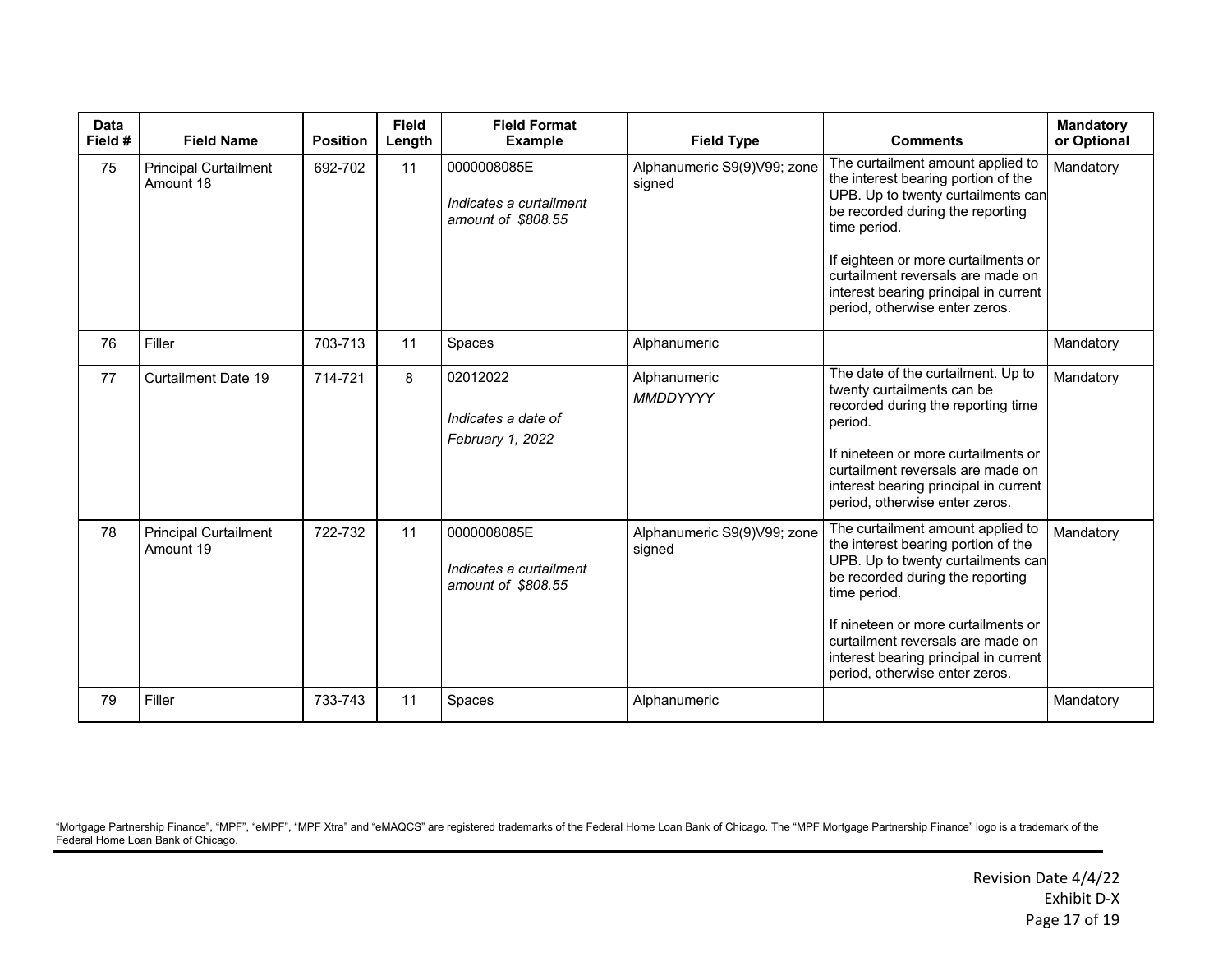| Data<br>Field # | <b>Field Name</b>                         | <b>Position</b> | Field<br>Length | <b>Field Format</b><br><b>Example</b>                        | <b>Field Type</b>                     | <b>Comments</b>                                                                                                                                                                                                                                                                                                         | <b>Mandatory</b><br>or Optional |
|-----------------|-------------------------------------------|-----------------|-----------------|--------------------------------------------------------------|---------------------------------------|-------------------------------------------------------------------------------------------------------------------------------------------------------------------------------------------------------------------------------------------------------------------------------------------------------------------------|---------------------------------|
| 80              | Curtailment Date 20                       | 744-751         | 8               | 02012022<br>Indicates a date of<br>February 1, 2022          | Alphanumeric<br>MMDDYYYY              | The date of the curtailment. Up to<br>twenty curtailments can be<br>recorded during the reporting time<br>period.<br>If twenty or more curtailments or<br>curtailment reversals are made on<br>interest bearing principal in current<br>period, otherwise enter zeros.                                                  | Mandatory                       |
| 81              | <b>Principal Curtailment</b><br>Amount 20 | 752-762         | 11              | 0000008085E<br>Indicates a curtailment<br>amount of \$808.55 | Alphanumeric S9(9)V99; zone<br>signed | The curtailment amount applied to<br>the interest bearing portion of the<br>UPB. Up to twenty curtailments can<br>be recorded during the reporting<br>time period.<br>If twenty or more curtailments or<br>curtailment reversals are made on<br>interest bearing principal in current<br>period, otherwise enter zeros. | Mandatory                       |
| 82              | Filler                                    | 763-773         | 11              | Spaces                                                       | Alphanumeric                          |                                                                                                                                                                                                                                                                                                                         | Mandatory                       |
| 83              | Filler                                    | 774-800         | 27              | Spaces                                                       | Alphanumeric                          |                                                                                                                                                                                                                                                                                                                         | Mandatory                       |